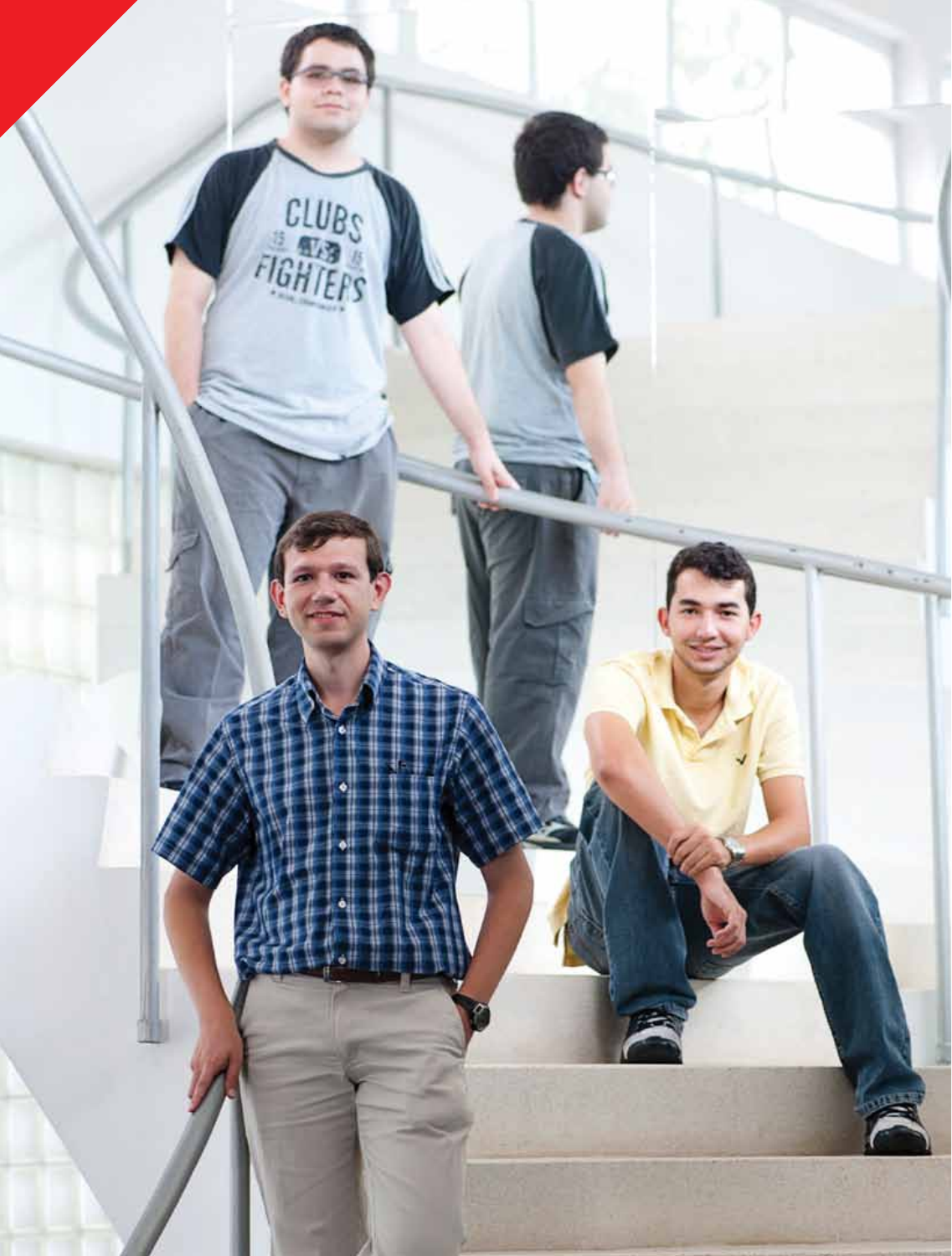## **POLICY EDUCATION**

# **They enjoy**  science and challenges

Brazil's progress in the science Olympiads motivates secondary school students and helps train new researchers

> **Fabrício Marques** Published in March - 2013

s the first Brazilian to win a medal at the Inter-<br>national Physics Olympiad, with a bronze in 2002<br>in Indonesia, Ronaldo Pelá, now 27, says that the<br>experience of participating in science tournaments<br>as a technology bad a national Physics Olympiad, with a bronze in 2002 in Indonesia, Ronaldo Pelá, now 27, says that the experience of participating in science tournaments as a teenager had a major impact on his decision to become a researcher. Pelá is a professor in the Physics Department of the Aviation Technology Institute (ITA) in São José dos Campos. « The tournaments were decisive in helping me find my calling, » says Pelá, who completed his doctorate in 2011 with a grant from FAPESP. Participation in Olympiads during secondary school, he says, was a major incentive behind his quest for advanced knowledge and his growing enjoyment of intellectual challenges. Through the tournaments, he acquired valuable skills in many areas; in particular, he acquired skills that contributed to his science career. « The unrelenting routine of testing means that, at some point, you completely lose the fear of taking tests, » he recalls. Last year, Pelá received the Best Paper Award for Young Scientists at the International Conference on the Physics of Semiconductors held at the Swiss Federal Institute of Technology (ETH) in Zurich, Switzerland. He is currently one of the leaders of the Semiconductor Materials and Nanotechnology Group (GMSN) at the ITA and is working on a simulation of magnetic semiconductor materials.

The GMSM, not coincidentally, has two undergraduate science students who have won a number of medals in science Olympiads. Pelá has always had an interest in meeting other

ITA Professor Ronaldo Pelá (*front*) and two of his students, Ivan Guilhon (*seated*) and Cássio Sousa (*standing*): these students have won medals in Olympiads and enjoy research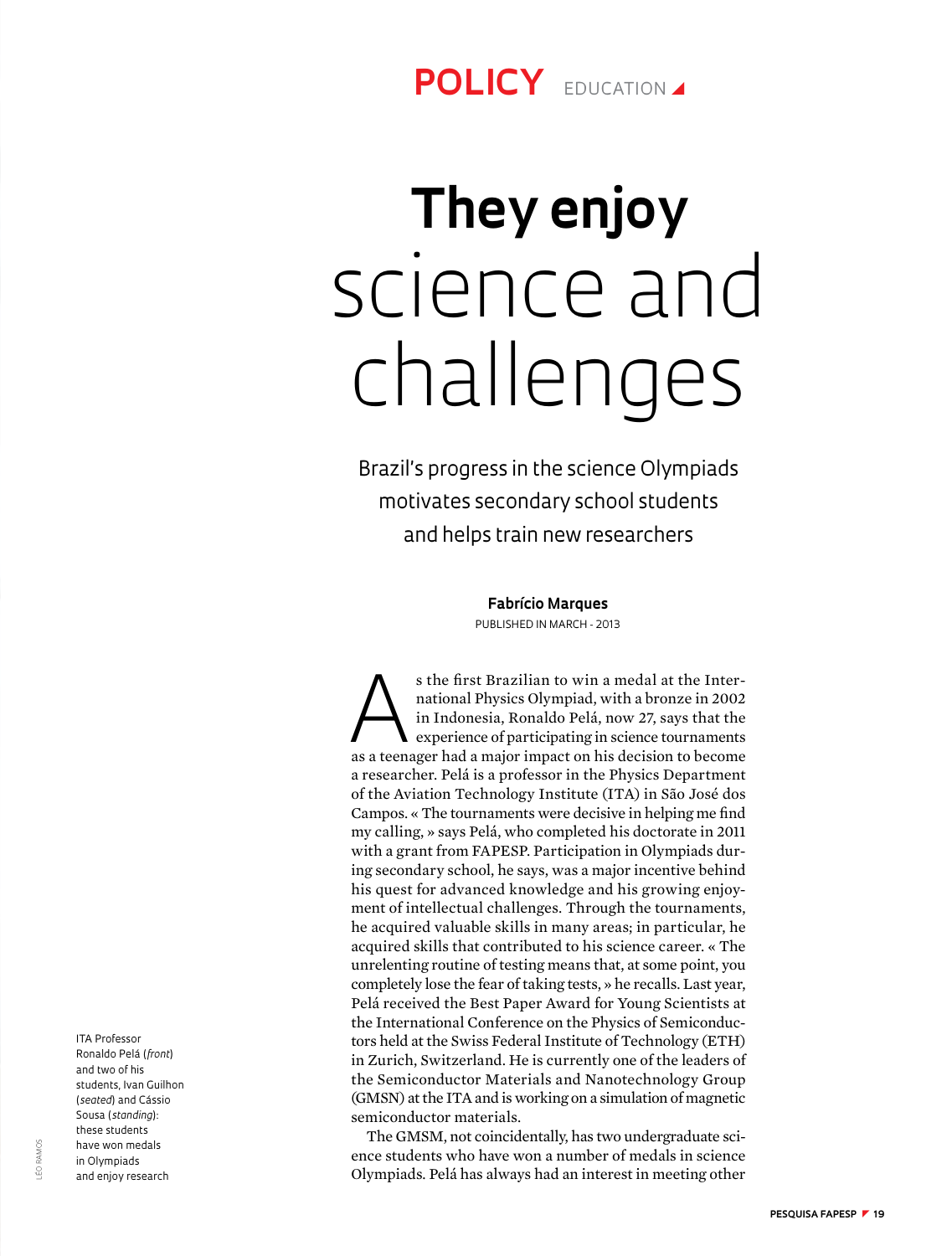

medalists who study at the ITA, and a few years ago, he became one of the founders of a study group that assists the undergraduate students who are taking part in an annual tournament for young physicists at the Institute for Theoretical Physics (IFT) of the Universidade Estadual Paulista (Unesp). Last year, engineering student Ivan Guilhon Mitoso Rocha, 21, won first place in the IFT tournament, and he says that he is leaning toward an academic career. « I want to do a masters degree in physics. Recently I completed an internship in information technology at a financial institution and concluded that it is not what I want to do in the future, » says Ivan, who is conducting undergraduate scientific research on the link among three materials: graphene, silicene and germanene. Originally from Fortaleza in the state of Ceará, Ivan's collection of medals includes one silver from the International Physics Olympiad in Mexico in 2009, one gold from the the Brazilian Physics Olympiad and

Students from over 100 countries participate in tests at the International Mathematical Olympiad in Amsterdam in 2011. The Brazilian medalists become physicians, engineers and researchers

one bronze medal from the Brazilian Chemistry and Mathematical Olympiads. Cassio dos Santos Sousa, 19, a Brazilian from the state of São Paulo, is striking a balance between an academic career and private initiative. He believes that it is still too early to decide between these options. « Taking part in Olympiads gives you quite a head start, » says Cassio, who won a silver medal at the International Junior Science Olympiad in South Korea in 2008, a bronze at the International Physics Olympiad in Croatia in 2010 and a gold at the Brazilian Physics and Robotics Olympiad, to mention just a few. Cassio's undergraduate science research is on graphane, a variant of graphene. « One common characteristic of the medalists is that they enjoy science and challenges. This kindles their desire to teach themselves and learn on their own, » says Lara Kühl Teles, a professor at ITA and one of the leaders, along with ITA Professor Marcelo Marques, of a research team that she established in 2007 under the Young Investigators in Emerging Institutions Program at FAPESP.

The ITA example shows how popular and important science Olympiads have become in Brazil. These regional Olympiads and important science Olympiads have become in Brazil. These regional Olympiads and the preparation of students for international tournaments, most often with support from universities, are boosting Brazil's performance in terms of winning medals, which contrasts the country's poor performance in international rankings for learning (see *Pesquisa FAPESP* No. 153). Professor Euclydes Marega Júnior from the São Carlos Institute of Physics at USP has helped organize the Brazilian Physics Olympiad for 14 years and prepares the national team for the international Olympiad in this subject area. The professor says, «We learn from experience and strengthen training for students. The performance of Brazilian students has improved significantly since Brazilian Ronaldo Pelá took the bronze medal in 2002. In the last two years we have won gold and silver medals. » » This performance has been repeated in other tournaments. In the International Mathematical Olympiad last year, Brazil took one gold medal, one silver and three bronze medals, which is an improvement over its performances in 2010 and 2011, when the country failed to win a single gold medal. In the 2012 International Chemistry Olympiad, Brazilians won one silver and three bronze medals.

Another example of Brazil's increasingly professional approach to preparing competitors is found in a team of young engineers, mostly graduates of the Polytechnical School at USP, who founded a company to train the Brazilian teams for the International Junior Science Olympiad (IJSO) and the International Young Physicists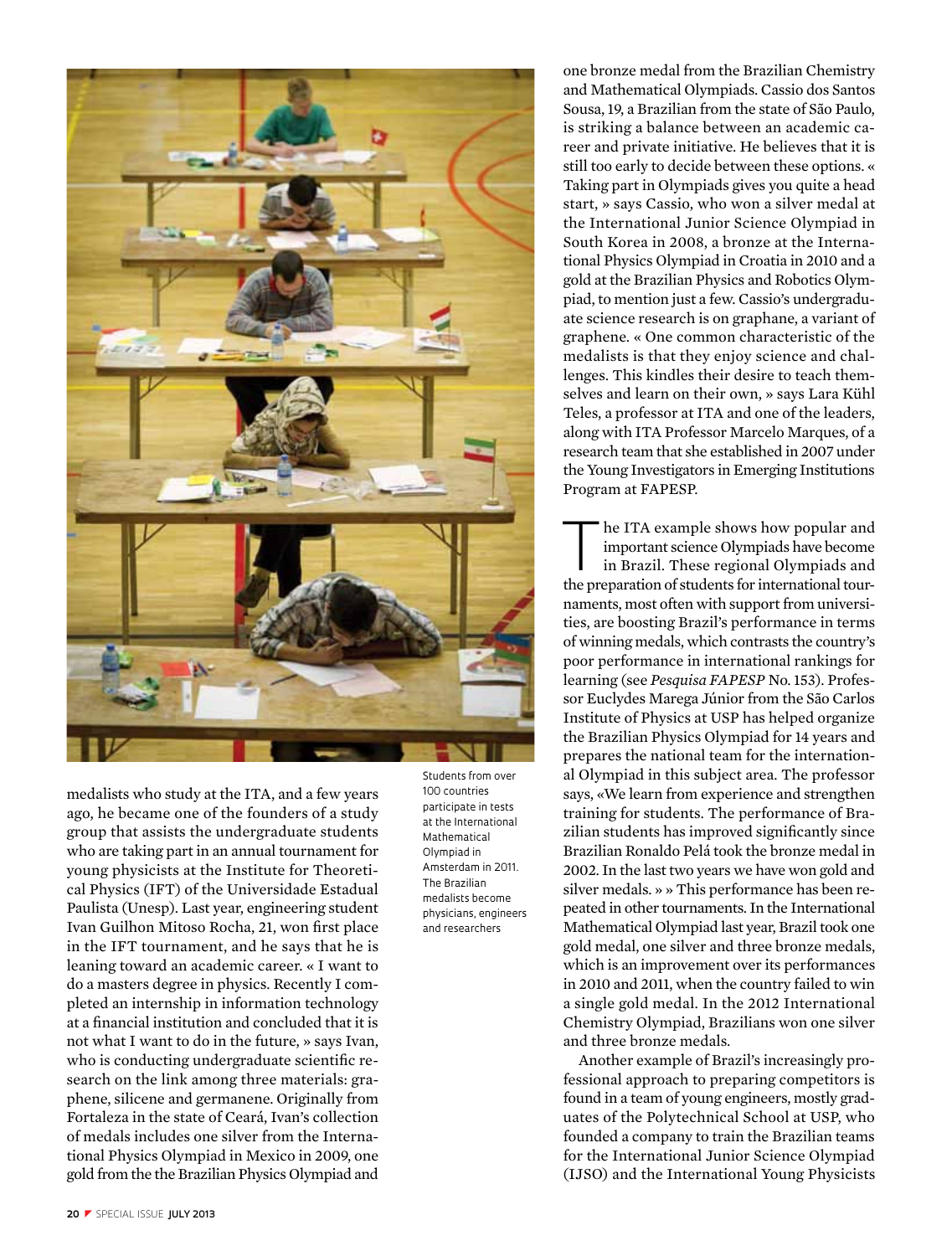#### **« Medalists like challenges and strive to learn on their own, » says Lara Kühl Teles of the ITA**

Tournament (IYPT). The B8 Educational Projects, the organization founded by the young engineers, build upon the experience of several of their members who competed in these Olympiads when they were in secondary school. « Stimulation and challenge is lacking for the brightest students, so we are helping to mitigate this problem, » says one of the members, electrical engineer Márcio Martino; Martino won a gold medal for Brazil at the IYPT as well as silver and bronze medals at the Brazilian Physics Olympiad. In 2007, the company established a national event at the IJSO to select the team for the international tournament, held in Iran last year. Brazil won one gold, three silver and two bronze medals, as well as its very first gold in the experimental tournament. In 2011, the B8 Educational Projects group also began to organize the Brazilian IYPT event, with a new, nontraditional tournament format. In an auditorium in São Paulo, 20 teams from various cities in Brazil took practical tests in which one team tries to solve a problem, the second team questions the solution and a third questions and evaluates the performance of the first two, all under the supervision of a panel of judges. Each of the five best teams sends one representative to the International Tournament.

Of course, it is not just the academic environment that benefits from these talents. « We have

Matheus Camacho, who won Brazil's very first gold medal at the International Junior Science Olympiad in Iran, complains that the elementary school content is repetitive



medalists who have become physicians, engineers, educators, and then there are those who have pursued an academic career, » says Nelly Carvajal, Secretary of the Brazilian Mathematical Olympiad (OBM), organized by the Institute for Pure and Applied Mathematics (IMPA). IMPA itself has profited from these talents. The coordinator of the OBM, Carlos Gustavo Moreira, age 40, won the gold medal in China in 1990 and the bronze in Germany in 1989 in the International Mathematical Olympiad. Mathematician Artur Ávila, who divides his time between IMPA and the Jussieu Mathematics Institute in Paris, won the gold in the tournament in Canada in 1995. Ávila has been mentioned as a candidate for the Fields Medal, the highest award for mathematicians under 40 years old.

o be sure, recognition in an international<br>Olympiad has become a powerful creden-<br>tial that can lead to scholarships at excel-Olympiad has become a powerful credential that can lead to scholarships at excellent secondary schools and job offers after graduation. « Olympiads have proven to be an excellent way to select the best candidates, and major companies and research institutions worldwide recognize this, » says Ricardo Anido, professor at the Unicamp Institute of Computing. Anido helps organize the Brazilian Computer Society's Informatics Olympiad and university informatics marathons; he also helps prepare the Brazilian team for the International Olympiad in Informatics. Anido observes that jobs in conglomerates such as Google and Facebook are the most attractive to medalists. « Companies compete for talented professionals and some act in a manner that I consider unethical. Until recently, a large company customarily invited all the finalists from the Brazilian Programming Marathon to internships, even though a competitor sponsored the marathon. They've now stopped doing it, » says Anido.

Gabriel Dalalio, 21, is in his final year of computer engineering at the ITA and is currently spending three months in California on an internship with Facebook. « I plan to work as a programmer and am evaluating the experience in the United States to decide whether to stay here or work in Brazil, » says Gabriel, who has won bronze medals in two editions of the International Olympiad in Informatics. « I put it on my resume and indicated that I would take part in the global marathon in July, in Russia. My supervisor at Facebook said that he too would be going to the marathon. They focus on people who do well in computer studies. They know exactly what a bronze medal is, » says Gabriel.

One common trait seen in many medalists is their willingness to help the younger students who are new to Olympiad tournaments. Ricardo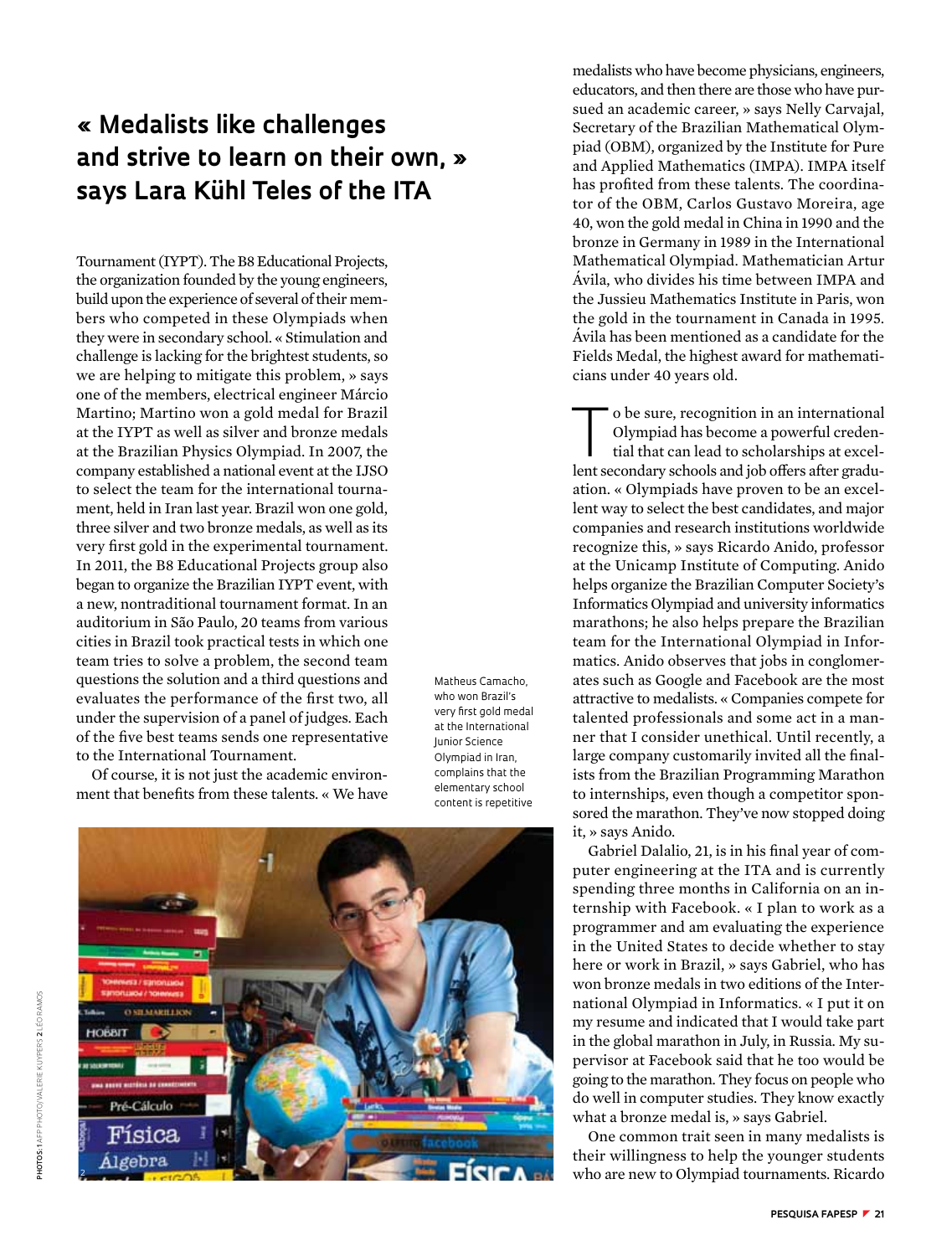

Anido says that he usually invites prize-winning students to help prepare the questions for the tests, and they are always ready and willing. « I recently spent four days in a small city poring over questions for the Brazilian Informatics Olympiad. In the end, they were the ones who were thanking me, » Anido says. Regis Prado Barbosa, a 22-year-old student from Ceará studying computer engineering at the ITA discovered his vocation as a math teacher while helping to prepare secondary school students for the International Mathematical Olympiad. Barbosa participated in several editions of the tournament, taking two silver medals—in Vietnam in 2007 and in Spain in 2008—along with a bronze medal in Slovenia in 2006. « I was impressed with this experience. I enjoy creating difficult problems and find it even more rewarding when I see a student who comes up with a solution that is better than mine. I chose computer engineering to broaden my horizons, but

Braga has seven international medals; he left the School of Medicine at USP when he was accepted at MIT

#### **Brazilian medalists**

Brazil's achievements in the international science Olympiads



I discovered that I really like teaching, » he says.

However, the organizers of the Brazilian Olympiad have one major concern: the medalists tend to leave Brazil once they graduate. « We're losing talent, » says Euclydes Marega Júnior. « We organize the Olympiads, help identify talented people early on, and then they go and apply to foreign universities such as Harvard and MIT, and they are accepted, » he complains. « It's relatively easy for medalists to get scholarships to the École Polytechnique and go study in France, and they get a grant of  $\epsilon$ 1,000 a month. They take our talented students for  $E1,000$ ! We need to figure out how to keep them in Brazil. They need incentives to stay. It's not only about scholarships: they also need to be offered challenges that they can delve into, in addition to good tutors, » he says. Ricardo Anido believes that medalists should be permitted to enter Brazilian universities without being required to take the college entrance exam. « It would be an incentive for them to stay. Foreign universities admit them based solely on a review of their résumés, » he says.

Gustavo Haddad Braga, an 18-year-old student, has one of the largest collections of medals in the country. He holds 50 Brazilian and seven international medals, including a gold medal from the International Physics Olympiad held in Thailand in 2011. He recently left Brazil to study at the undergraduate level at the Massachusetts Institute of Technology. Raised in São José dos Campos, he spent six months studying medicine at USP while he waited to see whether he would be accepted at MIT. He was accepted and received a scholarship from the National Council for Scientific and Technological Development (CNPq) to study in the United States at the undergraduate level. He was very much looking forward to studying abroad